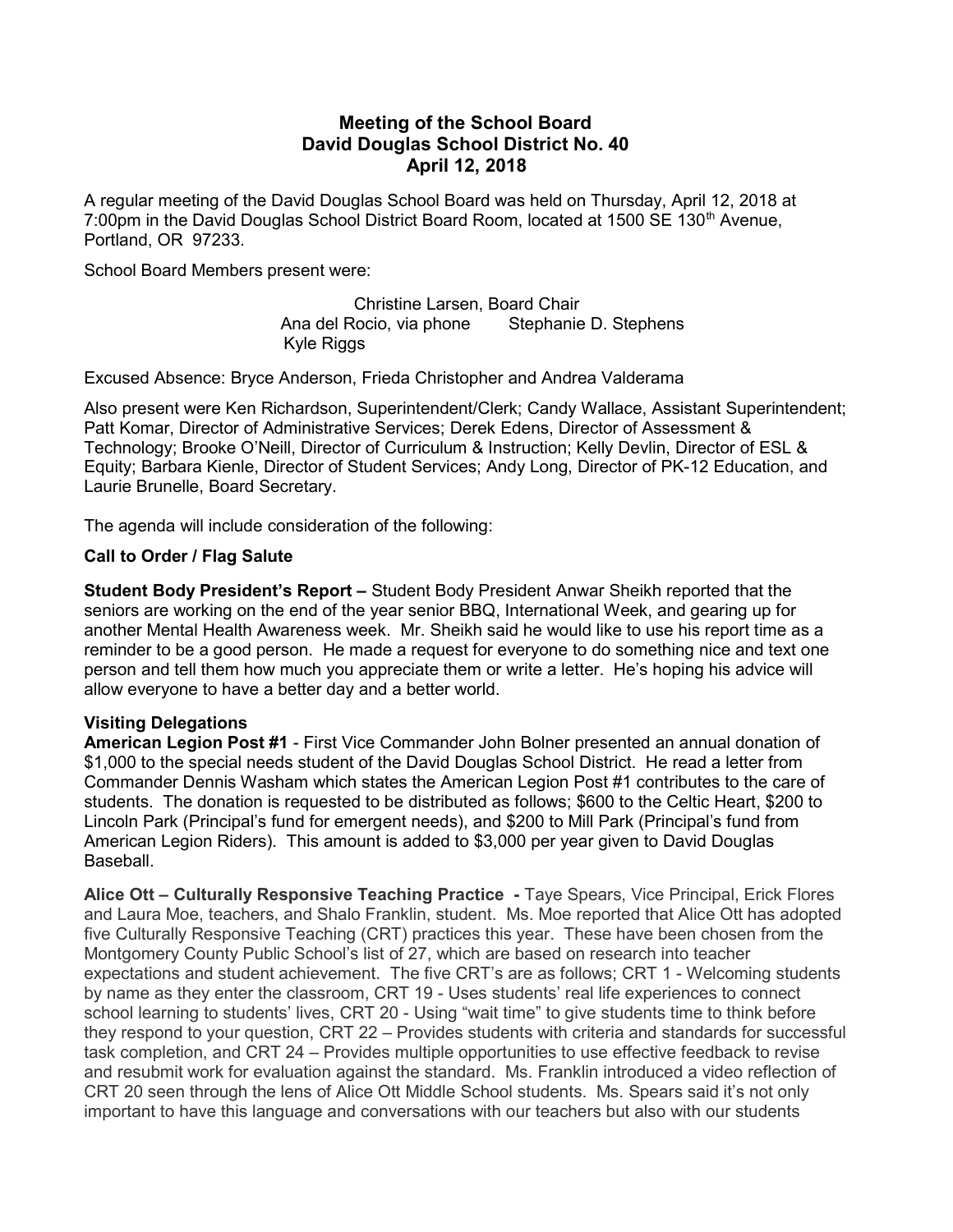Page 2 School Board Minutes April 12, 2018

because we want them to be fully engaged. Mr. Flores stated there is a lot of work ahead but they have an amazing Equity Team who will help train all the teachers.

**Attendee's Input** Katherine Sherman, district parent – Ms. Sherman informed the Board of the passing of Linda Brown who was known as the child at the center of the landmark Brown vs The Board decision and the 50<sup>th</sup> Anniversary of the assassination of Martin Luther King Jr. Ms. Sherman said David Douglas School District has a lot of diversity and a lot to celebrate but we are a segregated District. We have a high concentration of refugee families and students of color that do not cross-pollinate with other populations. She recommended the following books to read about segregation to help better serve the students in the District; Why Are All The Black Kids Sitting Together In The Cafeteria, Savage Inequalities, and The Shame Of The Nation.

Craig Rogers, district resident – Mr. Rogers stated that it feels good to be here because there's a lot of people here who want to do the right thing for students. He appreciated being sent a letter from the Board Chair for his previous testimony stating that he had been heard. Mr. Rogers said it was money well spent when the brush was cut down on the hillside across from Floyd Light Middle School because it stopped the car dates that were taking place on Salmon St.

Superintendent Report – Superintendent Mr. Richardson apologized on behalf of the District for a technical email error. He explained that for the last few years we've been having conversations about a bus driver shortage. We have looked at research, re-classed bus drivers to give them higher pay, developed incentives and bonuses but this has not increased our bus drivers. At the end of last year the Transportation Department said they could not make it next year with the routing schedules they have now. Mr. Richardson said they immediately began a study and separated the routes giving a  $\frac{1}{2}$  hour between each one, but this is still not working. A draft of possible schedules were developed after research was done on secondary students and sleep patterns and looking at neighboring district's schedules. These were sent out to the staff for their input. In mid-March we sent out an email survey to our families in our top five languages with an invitation to an Open House Listening session for community input. Unfortunately, we used a new system to do this. A small amount of surveys were returned so we didn't think there was a problem until we heard from the community that a majority of them didn't receive the email. We then found out that Google Mail determined the email to be spam so it stopped after sending to 1000 families. We had no notification that this had occurred and only realized after talking with the community. Mr. Richardson said they immediately put out an apology on Facebook, are resetting and starting over with the survey, and have selected May 8th for the next Listening Session. Ms. Stephens also apologized as representatives of the District.

Mr. Richardson reported on the Safe Oregon tip line that was implemented. Since it rolled out in early April, there have been 11 different reports around bullying and harassment, cyber bullying, threats of assaults, and suicide threats. He thanked the community for using this tip line to help take care of each other.

Investment Report – Ms. Komar provided the Board an Investment Report detailing the District's cash and investment balances and the LGIP accounts.

Consent Agenda – Mr. Riggs moved approval of the following Consent Agenda items, seconded by Ms. Stephens. The motion carried a vote of 4-0.

- Approval of March Board Meeting Minutes
- Personnel Recommendations
- Approval of Board Meeting Calendar 2018-19
- Purchasing Approvals for 2018-19
- Contract Approvals for 2018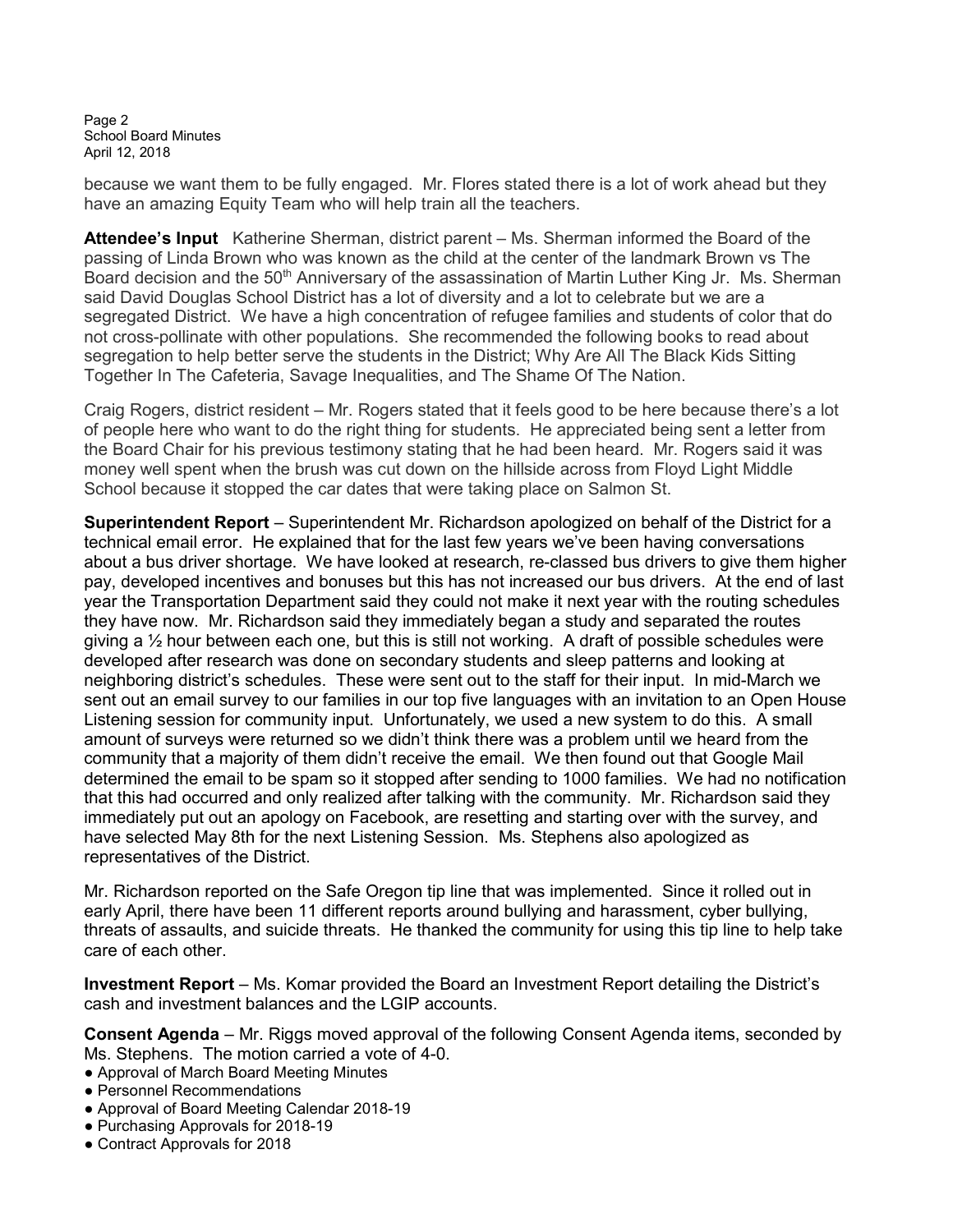Page 3 School Board Minutes April 12, 2018

Inter-District Transfer Recommendations 2018-19 – Assistant Superintendent, Ms. Wallace recommended the Board approve 50 incoming and 50 outgoing inter-district transfer openings for the 2018-19 school year. We are limiting it to grades K-11 and giving priority to continuing students and their siblings. Ms. Stephens moved approval of the Inter-District Transfer Recommendations, seconded by Mr. Riggs. The motion carried in a vote of 4-0.

Approval of Elementary Math Adoption – Brooke O'Neill, Director of Curriculum & Instruction, Amy McQueen and Steve Vancil, K-12 Mathematic Specialists. Ms. O'Neill said they are requesting approval for additional elementary math curriculum after coming to the realization that the new curriculum called Forward was not working. Ms. McQueen shared the thought process that went into making the decision to move forward with the new curriculum. We received a Title IIB Grant 2  $\frac{1}{2}$ years ago, and for those 2 ½ years 60 educators had a chance to be involved in the East Metro Mathematics Leadership (EaMML) Project. This is a collaboration aimed to improve mathematics teaching by consistently using research-informed instructional practices. The hope was to increase student achievement. They worked on enhancing teachers' professional knowledge and skills in mathematical content, pedagogical content, and leadership. The students who were taught by teachers who participated in the Grant had significantly greater growth on SBAC then students whose teachers did not participate in the Grant. The positive EaMML Effect was consistent across student demographic subgroups. Ms. McQueen said we recognized that we had this great professional learning we had done with teachers that had a great impact on student achievement and thought about how we can use this to impact the achievement of all students across the District. What we knew about our current elementary curriculum was the support and scaffolding for the teachers is not robust enough for them to be successful with that curriculum. We looked for a supplemental curriculum that could support our teachers in the type of mathematics teaching that we need to see in the classroom to impact all of our students. The Elementary Mathematics Curriculum Team (EMCAT) and the Elementary Administrators recommend LearnZillion. Each key concept in this curriculum is taught through a combination of three lesson types: Conceptual Understanding, Fluency/Procedural Skills, and Application lessons. LearnZillion provides teacher support on task engagement, classroom discussions, instructional decisions, and supporting English Language Learners. Mr. Riggs moved approval of Elementary Math Adoption, seconded by Ms. Stephens. The motion carried in a vote of 4-0.

## Committee Reports

● Bond Committee – Chair Larsen made a request for this item to be removed from the agenda for future meetings until the Bond Committee reconvenes.

● Equity Committee – Ms. Stephens reported that the first meeting was held on March 22nd. The Committee is made up of Board members, community members, educators, non-profit partners, administrators, students, and the Superintendent. They took a look at the current Equity policy and had small group discussions on strengths and limitations. Childcare, interpreters, and food is provided for those who participate. Ms. del Rocio said the District did a good job of listening to the importance of making this an accessible space and to not create any unnecessary barriers. There was a healthy mix of representation, good facilitation, great conversations, and a great presentation of different ways to bring communication styles into the space. Mr. Riggs said one of the best takeaways was breaking into the group sessions and talking about the Equity policy. He has read this policy many times which states these policies will be reviewed by the Board and the District, and for the first time he realized there was not a timeline for reviewal. He said as a Board we can choose to put a timeline on these policies. Jared Cetz, student Equity Committee member stated that he felt like he was treated as an equal. Mr. Richardson thanked the Board for their leadership and guidance and thanked Ms. Devlin for her organization, structure, keeping us focused, and planning a great initial meeting. The next meeting will be held on April 26th from 5:00pm – 7:00pm.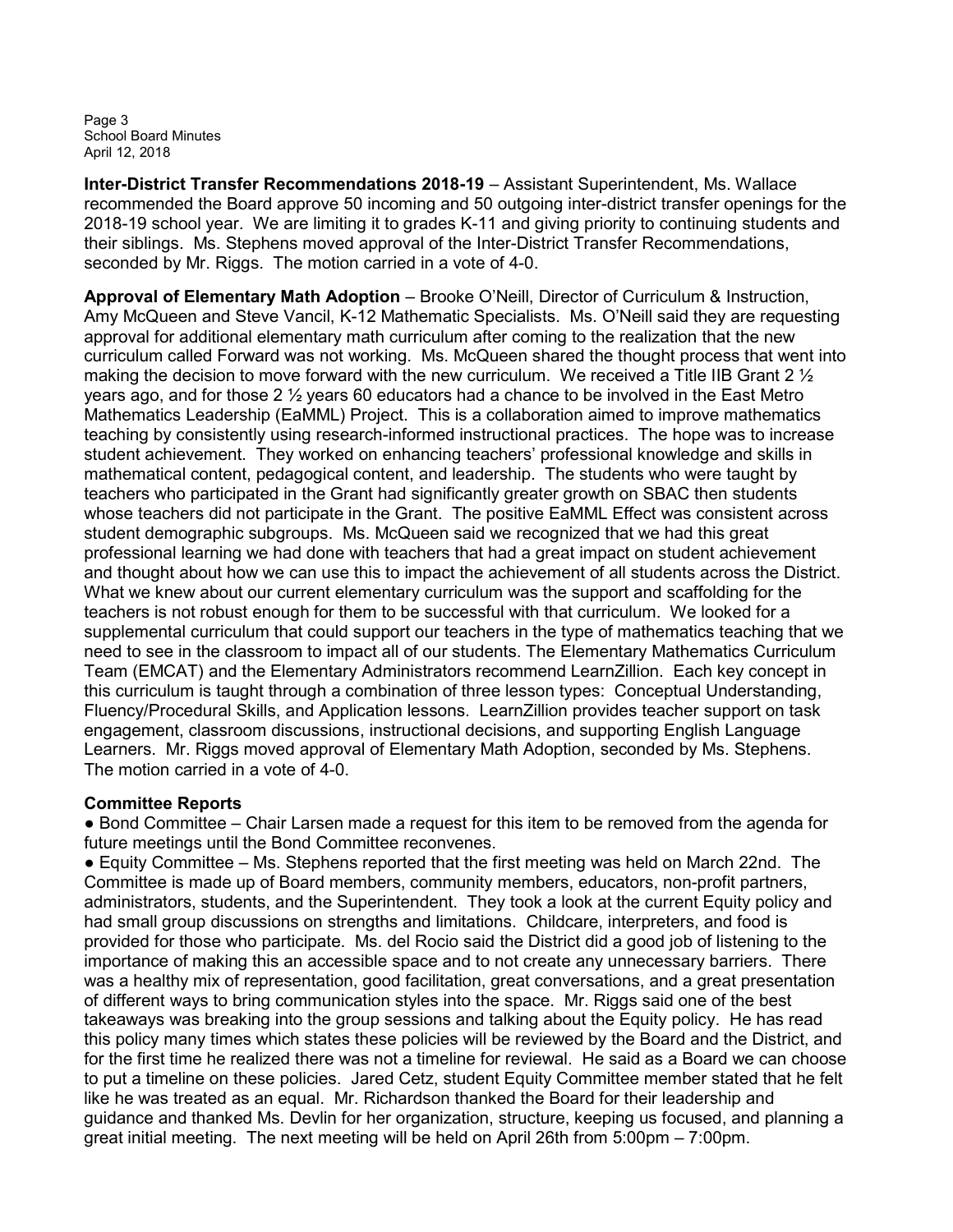Page 4 School Board Minutes April 12, 2018

Second Reading – Board Policy Mr. Riggs moved approval of the following Board Policy, seconded by Ms. Stephens. Mr. Riggs stated the AR's are being approved by the Board because they have Board action listed in the policy. The motion carried a vote of 4-0.

- AC-AR Discrimination Complaint Procedure (administrative regulations)
- BDDH Public Participation in Board Meetings
- CCG Licensed Evaluation Administrators
- EBBB Injury/Illness Reports
- GCN/GDN Evaluation of Staff
- IGBAJ Special Education Free Appropriate Public Education (FAPE)
- JECA Admission of Resident Students
- KL-AR (1) Public Complaint Procedure (administrative regulations)
- KL-AR (2) Appeal to the Deputy Superintendent of Public Instruction (administrative regulations)

#### Other Business / Future Agenda Items

Ms. Larsen requested to have more openings for students in our Driver's Ed Program. She said it's a great program and kids should have the opportunity to learn to drive.

Ms. Stephens requested a safety review. She has heard that certain school doors do not lock and we need to look at what we do to keep our kids safe. Ms. Larsen requested to add any other facilities the District owns to the safety review.

Ms. del Rocio requested an update on YouthPass. Mr. Riggs requested an update on how YouthPass might apply to our transportation situation with our own buses.

#### Board Member Reports

Mr. Riggs said he had some great conversations with building administrators regarding the Graduation Rate presentation. He was able to share his thoughts about what we can do to make sure we are not missing kids. It was good to get a firsthand view from elementary and middle school administrators on how they view their school and their role in helping kids get to graduation.

Ms. Stephens would like to make sure we do a follow-up on how we are going to address the dress code and make sure to follow through with how we respond to comments. Mr. Richardson said the Board Notes page is up and running on the website with responses to public comments and questions.

Ms. de Rocio said she had a very nice visit with Mr. Bier, Principal for David Douglas High School. She was able to go on a tour of the high school and said the administration was welcoming and teachers were open to her visiting classrooms. Ms. del Rocio said she would be able to connect the David Douglas United students with elected officials in preparation for the demonstration next Friday.

Ms. Larsen attended the All Hands Raised event with Ms. del Rocio and Ms. Valderrama. She said it was a really good event and they raised a lot of money. Ms. Larsen said the Wind Ensemble and the Symphony competed in the League Competition and took first place in both. Ms. Larsen requested to not have the 2nd Board meeting on April 26th. She invited the Board to attend the Equity Committee meeting from 5:00pm-7:00pm as an audience member. Mr. Riggs questioned whether the Board can meet as a whole and attend the Equity Committee meeting.

Adjournment – There being no other business, Chair Larsen declared the meeting adjourned.